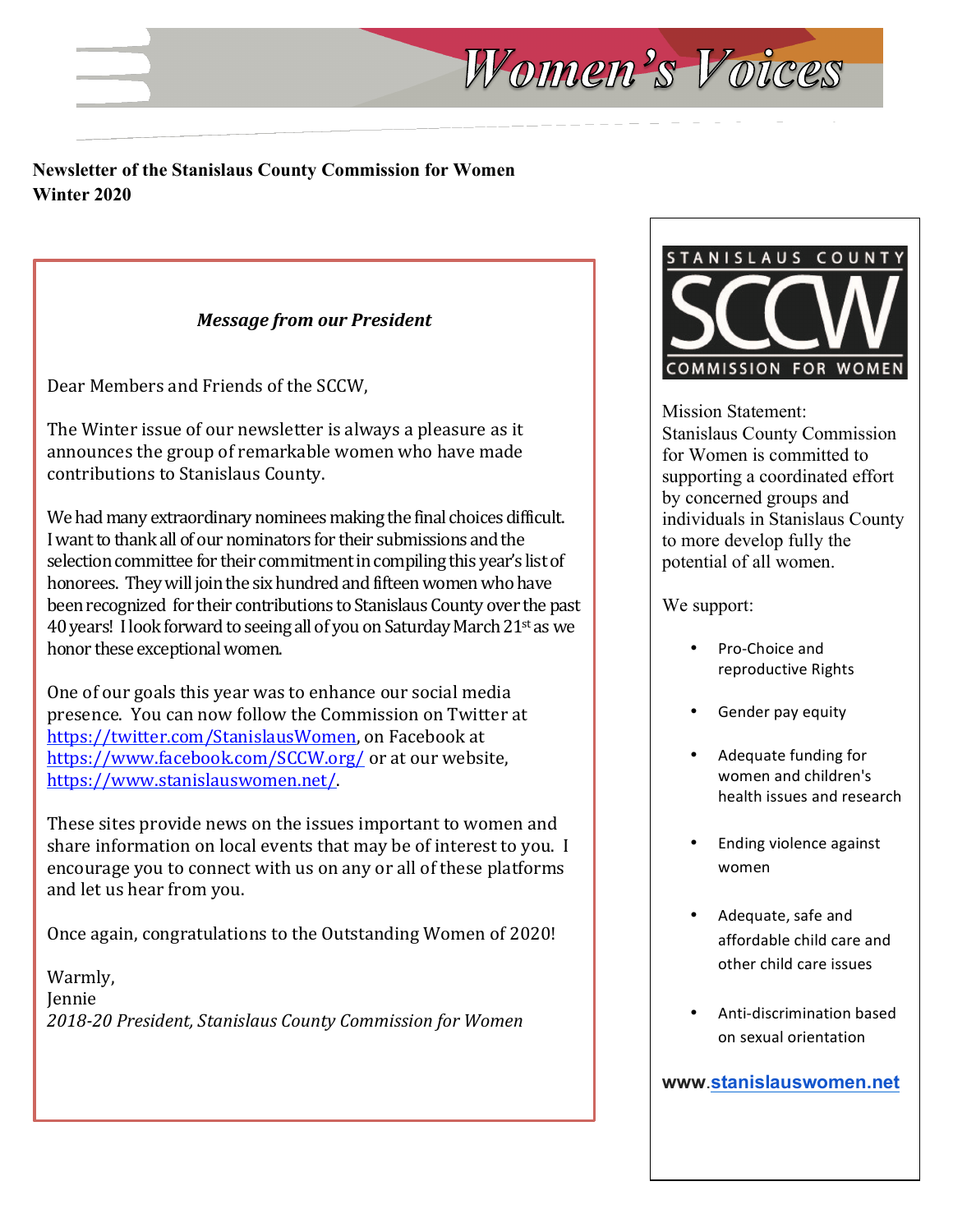# WE ARE PLEASED TO ANNOUNCE

# SCCW Outstanding Women 2020

Angelica Anguiano Joanna Esparza Augusta Farley Dr. Arlaine Barcelona Gutierrez Dr. Ellen Junn Amy Pezzoni Judie Piscitello Monica Vergara

Outstanding Young Women

Lauren Edh Jasmin Tello Esparza

Woman of History

Mary Giventer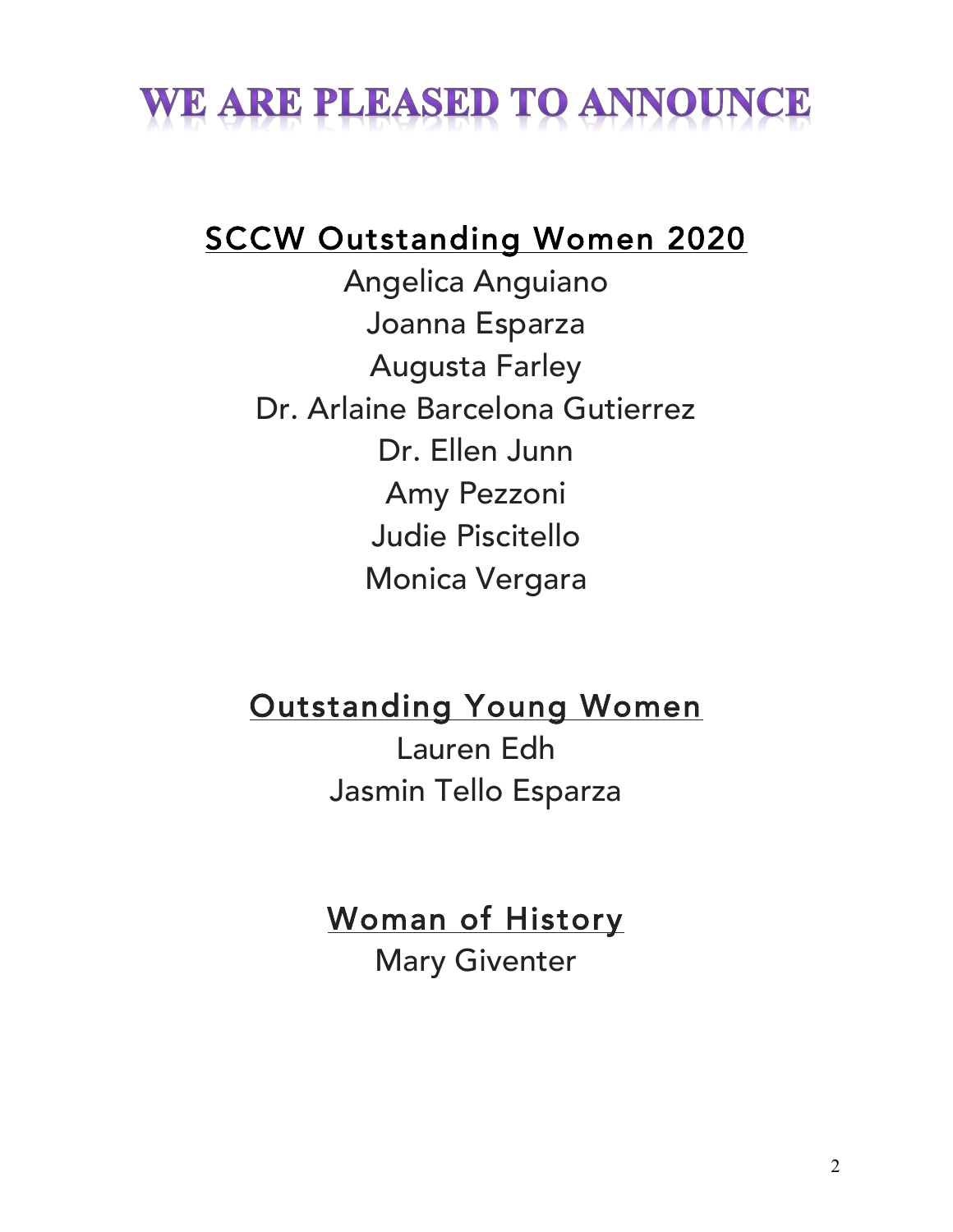| STANISLAUS COUNTY<br>COMMISSION FOR WOMEN                                                                                                                                | <b>Stanislaus County Commission for Women</b><br>41st Annual Outstanding Women of Stanislaus County Awards<br>Saturday, March 21, 2020<br>Greens on 10th<br>953 10th St., Modesto                                                                                                                                                                                                                            |                                                  |
|--------------------------------------------------------------------------------------------------------------------------------------------------------------------------|--------------------------------------------------------------------------------------------------------------------------------------------------------------------------------------------------------------------------------------------------------------------------------------------------------------------------------------------------------------------------------------------------------------|--------------------------------------------------|
| <b>RESERVATION FORM</b><br>To make your reservations please respond<br>by mailing the form below with your<br>payment. Must be received no later than<br>March 13, 2020. | 10:00 a.m. No-host champagne bar<br>10:30 a.m. Brunch<br>11:00 a.m. Program<br>\$40 per person                                                                                                                                                                                                                                                                                                               | Return just the bottom portion for reservations. |
|                                                                                                                                                                          |                                                                                                                                                                                                                                                                                                                                                                                                              |                                                  |
|                                                                                                                                                                          | To be completed by Honoree only. All Honorees + 1 are guests of the Commission. Young Woman +2 guests.<br>Second Comp ticket (Young Woman Honorees only) for :____________________________                                                                                                                                                                                                                   |                                                  |
|                                                                                                                                                                          | 3. Number of individual reservations: $x \leq 40$ each =<br>4. Payment included for the following people: (Names of attendees)<br><u> 1989 - Johann John Stone, markin film yn y brenin y brenin y brenin y brenin y brenin y brenin y brenin y br</u>                                                                                                                                                       | $\frac{1}{2}$<br>$\bullet$                       |
|                                                                                                                                                                          | <u> 1989 - Johann John Stone, markin film fan de ferfingen oan de ferfingen fan de ferfingen oan de ferfingen fan </u><br>5. To contribute to the Young Women's Scholarship Fund (any amount)<br>or register to become a member please complete the information below:<br>□ Contribution to Young Women's Scholarship fund in the amount of<br>□ YES, I want to become a Member (No Fee, Donations Accepted) | $\frac{1}{2}$<br>$\mathsf{\dot{S}}$              |
|                                                                                                                                                                          |                                                                                                                                                                                                                                                                                                                                                                                                              | <b>TOTAL \$</b>                                  |
| Email <b>Exercise Service Service</b>                                                                                                                                    |                                                                                                                                                                                                                                                                                                                                                                                                              |                                                  |
|                                                                                                                                                                          | 6. Enclose a check made payable to SCCW or Credit Card info                                                                                                                                                                                                                                                                                                                                                  |                                                  |
| Send to:<br>Olga Castaneda, SCCW<br>1424 Irons Ct.<br>Modesto CA 95355                                                                                                   | Questions: Call Olga at 209-566-5707 or email Olga.val.cardenas@gmail.com<br>Reservations must be received no later than Tuesday, March 13, 2020. Thank you.                                                                                                                                                                                                                                                 |                                                  |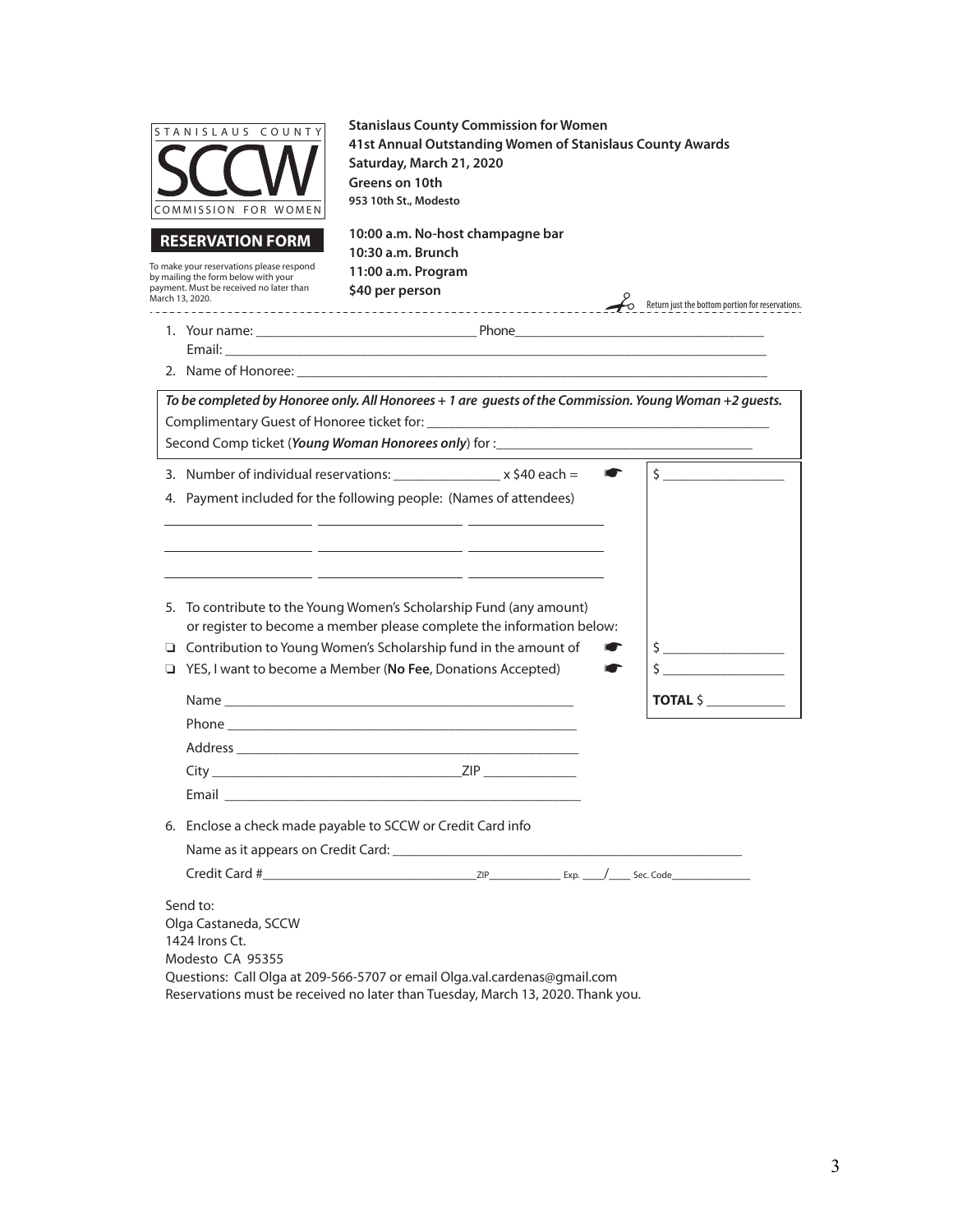# **News from the SCCW Board Members.....**

## **What We're Reading Winter 2020**

# *No Visible Bruises, What We Don't Know About Domestic Violence Can Kill Us* by Rachel Louise Snyder

First off, this book might not be appropriate for someone dealing with the trauma of domestic violence, but rather is a must read for those who want to better understand that trauma, the realities of living in a violent relationship, the quest for survival and some of the community changes that must take place to protect survivors and their children. The book details real stories of the lives and, in some cases, the deaths of real people, victims, survivors, abusers and their loved ones. -Nancy Fisher

#### *The Wordy Shipmates* by Sarah Vowell

We are reading this for our family book club. It is a great book to introduce middle and high school kids to the Puritan settlers of New England. It is more in-depth then they get in school and much more fun to read. It will complement a family trip to Boston this summer; I want my children to understand the history before we go and have some ideas of what they want to see. Theresa Spezzano

*Night* by Elie Wiesel

His account of the Nazi death camp and horrors he survived.

-Marian Martino

*Hope is a Science* by Casey Gwinn, J.D. and Chan Hellman, Ph.D. Overcoming trauma and rebuilding hope. The Solution -Marian Martino

#### *The Nickel Boys* by Colson Whitehead

The author uses historical information about a juvenile reform prison in Florida, the Dozier School, which operated until 2011. During its "reign of terror," boys were tortured, killed, and buried in a secret graveyard. Archaeology students at the University of South Florida began digging up and trying to identify the remains of students in 2014. Whitehead creates fictional characters that embody the evil of the adult "reformers" and the struggle to survive of the young prisoners, all poor, and many of them innocent victims of racist law officials. A compelling and difficult book. – Jane Manley

#### *The Overstory* by Richard Powers

Once this book gets rolling, it is hard to put down. The author ties humans to trees in ways not imaginable to the non-biologist, and it is fascinating. There were vocabulary terms I did not understand at all, but the narrative kept moving and I could not quit. The characters are diverse and motivated by their life experiences to interact with … trees! – The Manley – Jane Manley